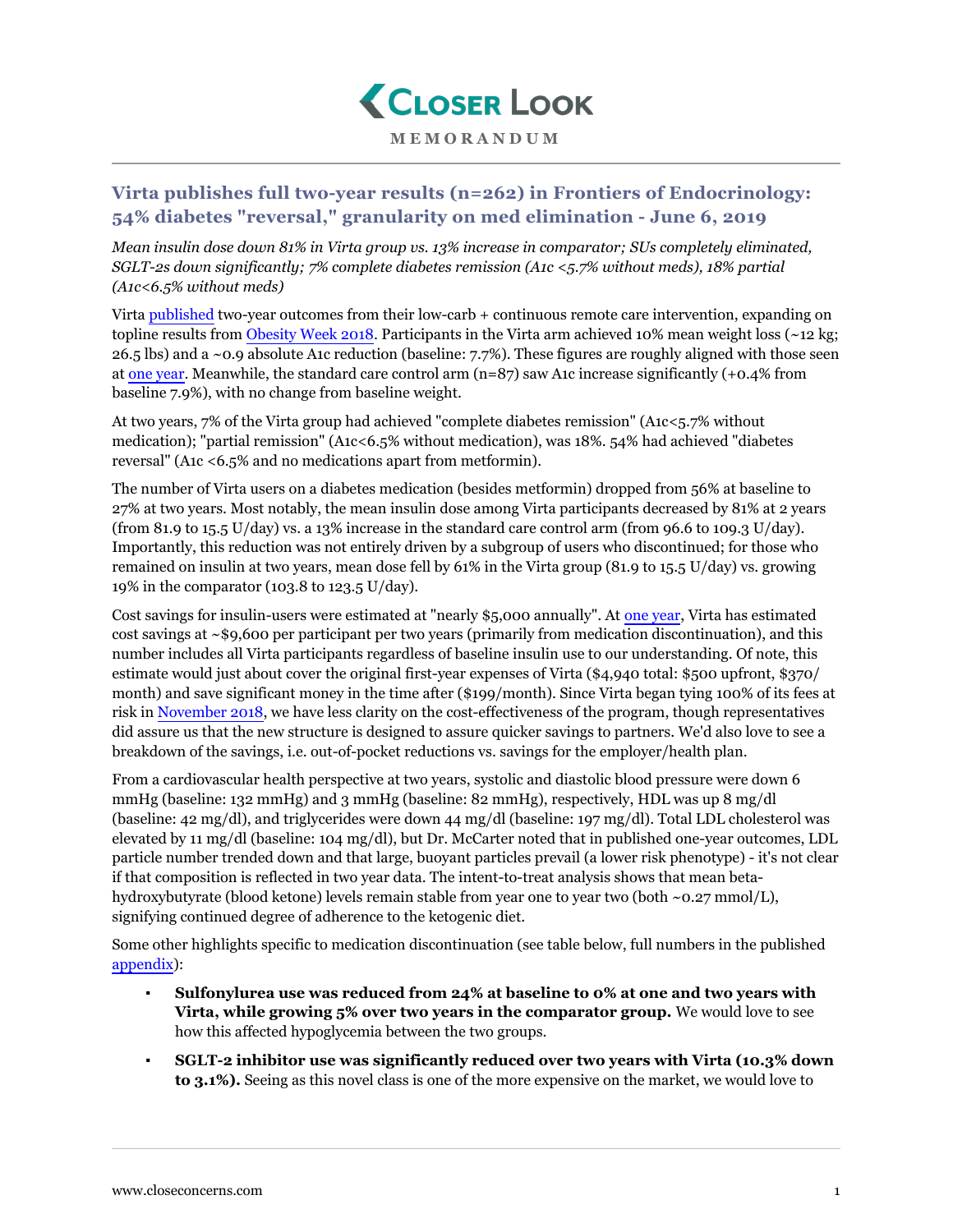know how much it attributed to overall cost savings. Further, we'd love to know the estimated cost savings for all drug classes.

|                       | <b>Baseline</b>   | 1-year | 2-year | p-value (2-year |
|-----------------------|-------------------|--------|--------|-----------------|
|                       |                   |        |        | vs. baseline)   |
| Any diabetes          | Virta: 56.9%      | 28.0%  | 26.8%  | $1.3x10^{-11}$  |
| medication,           | Comparator:       | 75.6%  | 79.3%  | 0.004           |
| excluding             | 66.7%             |        |        |                 |
| metformin             |                   |        |        |                 |
| <b>Sulfonylureas</b>  | Virta: 23.7%      | 0%     | 0%     | $4.2X10^{-12}$  |
|                       | Comparator:       | 25.6%  | 29.3%  | 0.23            |
|                       | 24.1%             |        |        |                 |
| <b>Insulin</b>        | Virta: 29.8%      | 14.7%  | 11.3%  | $9.1X10-9$      |
|                       | Comparator:       | 51.3%  | 55.2%  | 0.23            |
|                       | 46.0%             |        |        |                 |
| <b>TZDs</b>           | Virta: 1.5%       | 0.5%   | 2.6%   | 0.73            |
|                       | Comparator: 1.2%  | 1.3%   | 6.9%   | 0.25            |
| SGLT-2                | Virta: 10.3%      | 0.9%   | 3.1%   | 0.01            |
| <b>Inhibitors</b>     | Comparator:       | 16.7%  | 13.8%  | 0.69            |
|                       | 14.9%             |        |        |                 |
| $DPP-4$               | Virta: 9.9%       | 6.4%   | 6.7%   | 0.42            |
| <b>Inhibitors</b>     | Comparator: 8.1%  | 11.5%  | 8.6%   | 0.99            |
| <b>GLP-1 Agonists</b> | Virta: 13.4%      | 15.1%  | 10.8%  | 0.42            |
|                       | Comparator: 16.1% | 20.5%  | 27.6%  | 0.18            |
| <b>Metformin</b>      | Virta: 71.4%      | 64.2%  | 63.9%  | 0.05            |
|                       | Comparator:       | 60.3%  | 63.8%  | 0.18            |
|                       | 60.9%             |        |        |                 |

▪ **Use of any diabetes medication besides metformin rose significantly in the comparator group, from 66.7% to 79.3 % (p=0.004).**

▪ **Virta built out its diabetes reversal and remission data, giving us the full picture of outcomes at two years (new data highlighted in yellow below).** Of course, "reversal" as a category is slightly problematic, as it'd be difficult to argue that an individual who is only taking metformin and has an A1c of 6.6% is not benefitting.

| <b>Intent-to-Treat</b>     | <b>Ten Week Results</b> | <b>One Year Results</b> | <b>Two Year Results</b> |
|----------------------------|-------------------------|-------------------------|-------------------------|
| <b>Analysis for Type 2</b> |                         |                         |                         |
| <b>Patients</b>            |                         |                         |                         |
| <b>Diabetes Reversal</b>   | 56%                     | 60%                     | 54%                     |
| <b>Diabetes Remission</b>  | --                      | --                      | 18%                     |
| (complete or partial)      |                         |                         |                         |
| <b>Complete Diabetes</b>   |                         |                         |                         |
| <b>Remission</b>           |                         |                         |                         |
| <b>Retention Rate</b>      | 91%                     | 83%                     |                         |